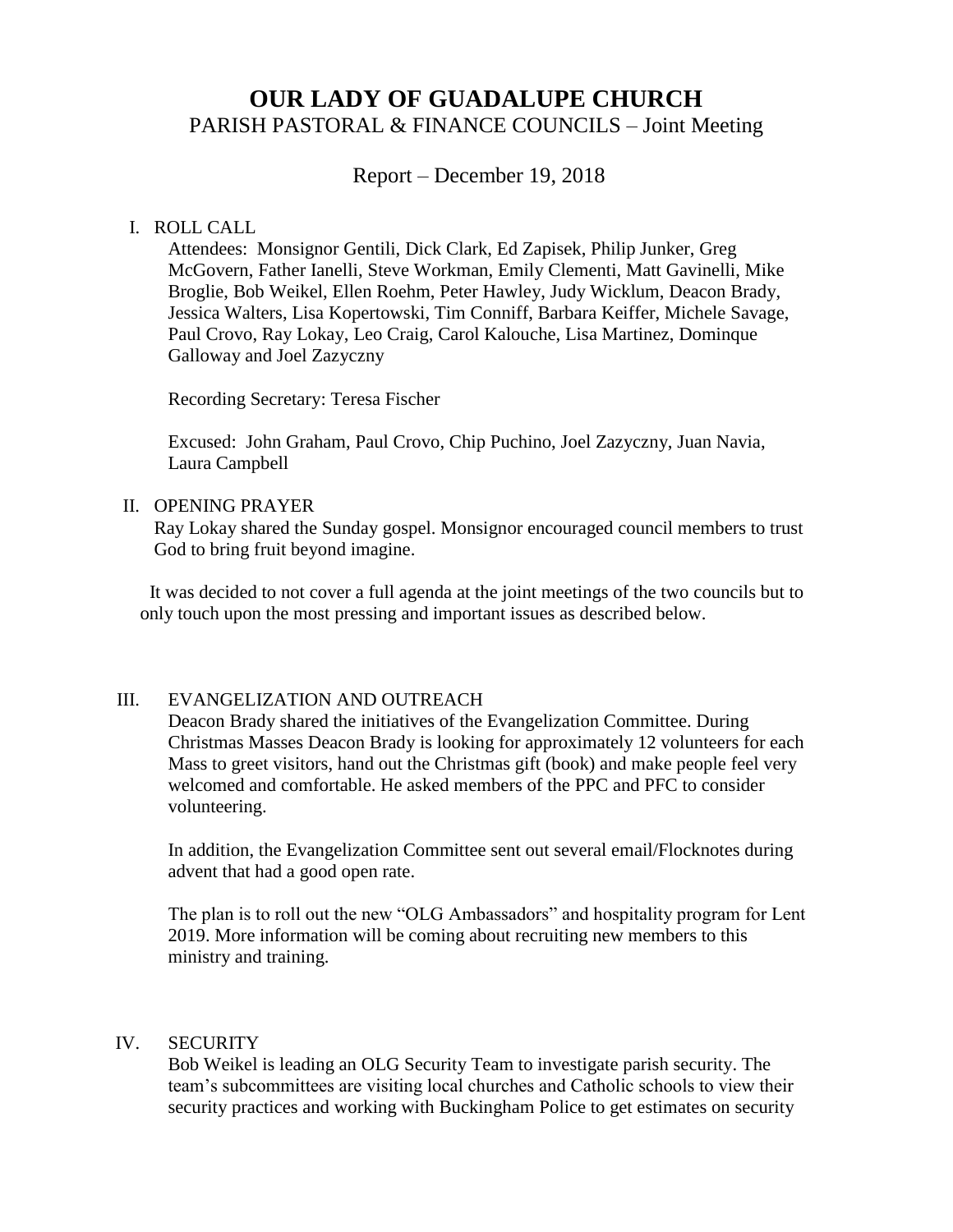recommendations (such as security cameras, police presence at Masses and more). It is estimated that the parish would need up to 40 security cameras to have campuswide coverage. The team has had a meeting with the ushers. Both the PPC and PFC will need to approve revised security plan before implementing. In addition, a risk assessment of the campus will be provided by an experienced team member. A discussion ensued about parish security priorties.

### V. INTEREST RATE ON PARISH LOAN WITH ARCHDIOCESE OF PHILADELPHIA

Dick Clark provided an update regarding the interest rate with the Archdiocese of Phildelphia (AOP).

Monsignor was recently contacted by the AOP informing him that the 2% interest rate on the parish promissory note will expire on June 30, 2019. The AOP recommended that the parish explore commercial loan options. Dick, Monsignor and Ed Zapisek have begun to research other loan options.

Current interest rate loan option (5.29%) is not affordable to our parish as we have not yet been able to meet the \$32K weekly collection to cover the current loan. Another option is to reduce the current principal balance of \$10.8 million. If the principal could be reduced to \$5 million we would be closer to paying our monthly payment over time.

Dick, Monsignor and Ed are continuing to work with the AOP and investigate various options for the parish. The AOP is willing to work with OLG to find a plan that is acceptable to the AOP and feasible for OLG. This situation also makes it difficult for the parish to fund various initiatives particularly related to technology.

In addition, the parish has recently launched its Annual Stewardship Campaign Appeal and have seen a good response. A discussion ensured about various ways to raise money for OLG including contacting private donors, second collections and rental income from the Parish Life Center.

#### VI. NEW BUSINESS

Lisa Kopertowski provided an update on the Youth and Young Adult Ministry. Attendance has been great with approximately 50 to 70 youth across all groups each weekend. World Youth Day and the Steubenville are two big events coming up next year.

Jessica Walters has resigned but is leaving the PREP and Adult Faith Formation (AFF) programs in good shape. PREP just hosted a well-attended Christmas show. AFF is on pause while a replacement is found for Jessica but the team knows the vision for the parish and will focus particularly on small groups. The application has been submitted for the grant for the Director of Spanish Ministry and should receive official word in February 2019. Monsignor thanked Jessica for her hard work and